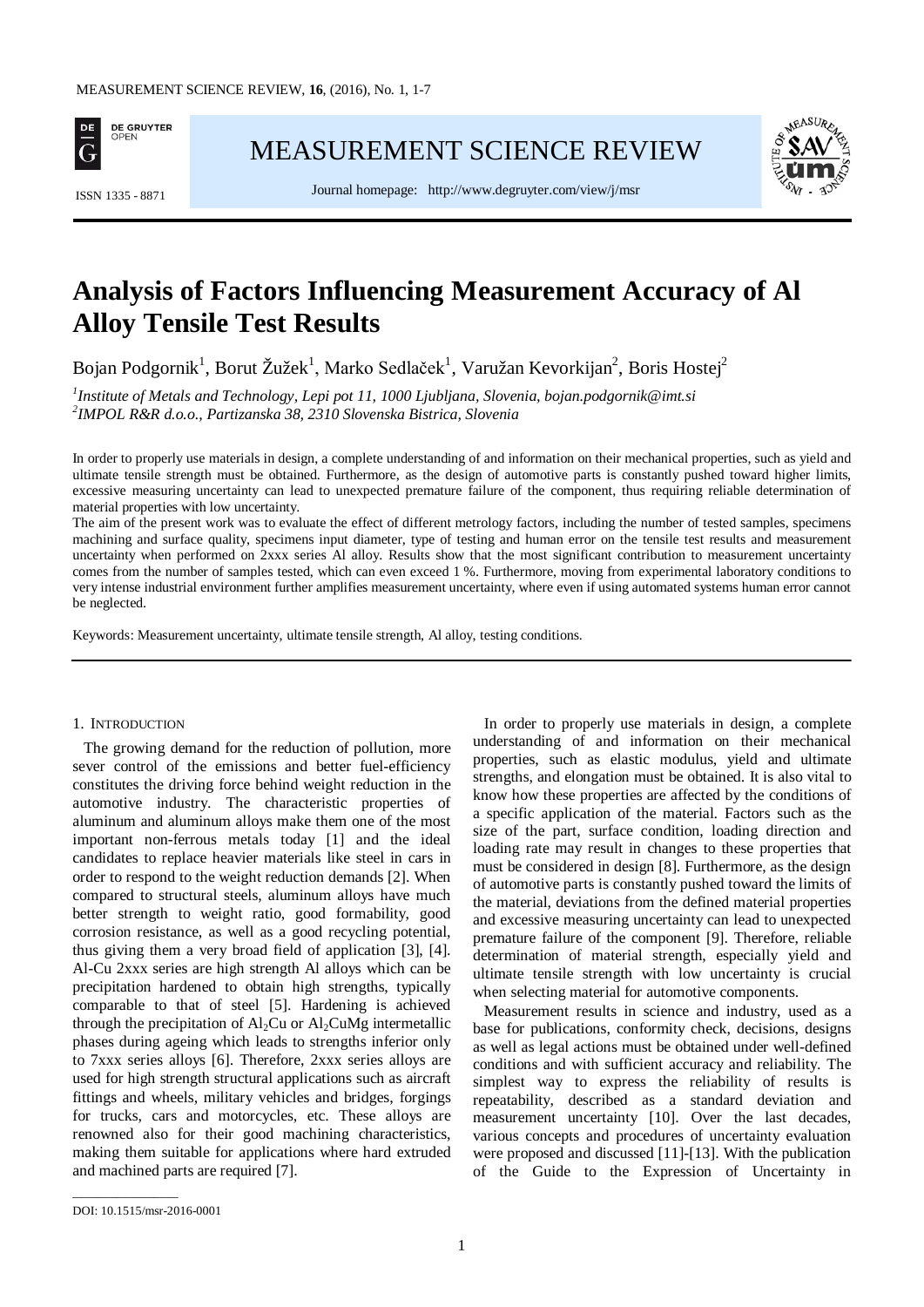Measurement (GUM), first published in 1993 and edited in 2008 [14], the importance of measurement uncertainty in the modern context of quality assurance has been recognized and a unified method for its evaluation and expression accepted worldwide [15]. Guidance on the estimation of measurement uncertainty can be obtained in different guides and normative documents [10], [12], [16], with the estimation of uncertainty for tensile strength measurement exemplified in [17].

Tensile tests are very common in industrial activities to evaluate the strength and ductility of metals and alloys. The specification of mechanical properties is essential for the adequate choice of materials, as well as for the design and manufacturing of components and products. Tensile properties define the behavior of material when subjected to stress, because they are related to the material's ability to resist or transmit the applied loads without breaking and without uncontrolled plastic deformation [12]. The mechanical properties of metals and alloys that are of engineering importance for structural design and can be obtained from the tensile test are: modulus of elasticity, yield strength at 0.2 % offset, ultimate tensile strength, percent elongation and percent reduction in area at fracture [18].

The reference standard for performing tensile tests on metals at room temperature is ISO 6892-1:2009 [19]. The standard also states that measurement uncertainty analysis is useful for identifying major sources of inconsistencies of measured results. However, the major contribution to the uncertainty comes from the tested material [12]. On the other hand, variations in testing parameters, like temperature and strain rate have been found to have a large effect on uncertainty contribution not related to test equipment [18]. Other possible contributions relate to sample preparation and surface quality as well as to eventual human errors. The aim of the present work was to evaluate the effect of different metrology factors, including number of samples, specimens machining and surface quality, specimens input diameter, type of testing machine and human error on the tensile test results and measurement uncertainty when performed on 2xxx series Al alloy.

# 2. SUBJECT & METHODS

#### *A. Statistical analysis and measurement uncertainty*

Measurement accuracy analysis of tensile test results included the calculation of average value ( $\bar{x}$ ; 1), standard deviation ( $\sigma$ ; 2), standard uncertainty ( $u_s$ ; 3) and variability (*b* ; 4), defined by Levins et al. [20] as the range of values divided by the mean value. Analysis was performed for the three main tensile test parameters: ultimate tensile strength (UTS), yield strength (YS), and percent elongation (El).

$$
\overline{x} = \frac{1}{n} \sum_{i=1}^{n} x_i
$$
 (1)

$$
\sigma = \sqrt{\frac{\sum_{i=1}^{n} x_i - \overline{x}}{(n-1)}}
$$
 (2)

$$
u_s = \frac{\sigma}{\sqrt{n}}\tag{3}
$$

$$
b = \frac{x_{\text{max}} - x_{\text{min}}}{\overline{x}} \cdot 100\tag{4}
$$

Furthermore, ultimate tensile strength (UTS) and yield strength (YS) measurements were also analyzed in terms of measurement uncertainty and expanded uncertainty at the confidence level of 95 % which were estimated according to the procedure given in [17].

Since input parameters are uncorrelated, the uncertainty connected with the determined UTS and YS is defined by general equation (5):

$$
u = \sqrt{\sum (c_i \cdot u_i)^2} \tag{5}
$$

where  $c_i$  are sensitivity coefficients and  $u_i$  standard uncertainties for individual components.

In the case of UTS (6), being function of the initial diameter of the specimen  $(d_0)$  and maximum force  $(F_m)$ recorded during the tensile test, measurement uncertainty *u(UTS)* is calculated according to (7):

$$
UTS = f(F_m, d_0) = \frac{4 \cdot F_m}{\pi \cdot d_0^2}
$$
 (6)

$$
u(UTS) = \sqrt{\left(\frac{4}{\pi \cdot d_0^2}\right)^2 \cdot u^2(F_m) + \left(-\frac{8 \cdot F_m}{\pi \cdot d_0^3}\right)^2 \cdot u^2(G_0)} \quad (7)
$$

The uncertainty for measurement of the specimen diameter  $(u(d_0))$  is calculated on the basis of the arithmetical means for the series of six measurements, with the t-Student distribution assigned (8) and t-factor selected depending on the confidence level [17], [21], [22], or on the basis of the micrometer resolution (9), whichever value is higher.

$$
u(d_0)_A = t \cdot \sqrt{\frac{\sum (d_{0i} - \overline{d}_o)^2}{n(n-1)}} \tag{8}
$$

$$
u(d_0)_B = \frac{0.01}{2 \cdot \sqrt{3}}
$$
 (9)

Major factors that affect total uncertainty of measurement of the maximum force include uncertainty of the measurement of the force, attributable to the dynamometer of the tensile test machine, zero adjustment in the force measuring part, possible misalignment of the force applied, ambient temperature during test and rate of the load application. The error that results from these factors for class 1 machine used in this investigation was evaluated to  $\pm 0.5$  % [23]. Therefore, the uncertainty for measurement of the maximum force can be calculated according to (10):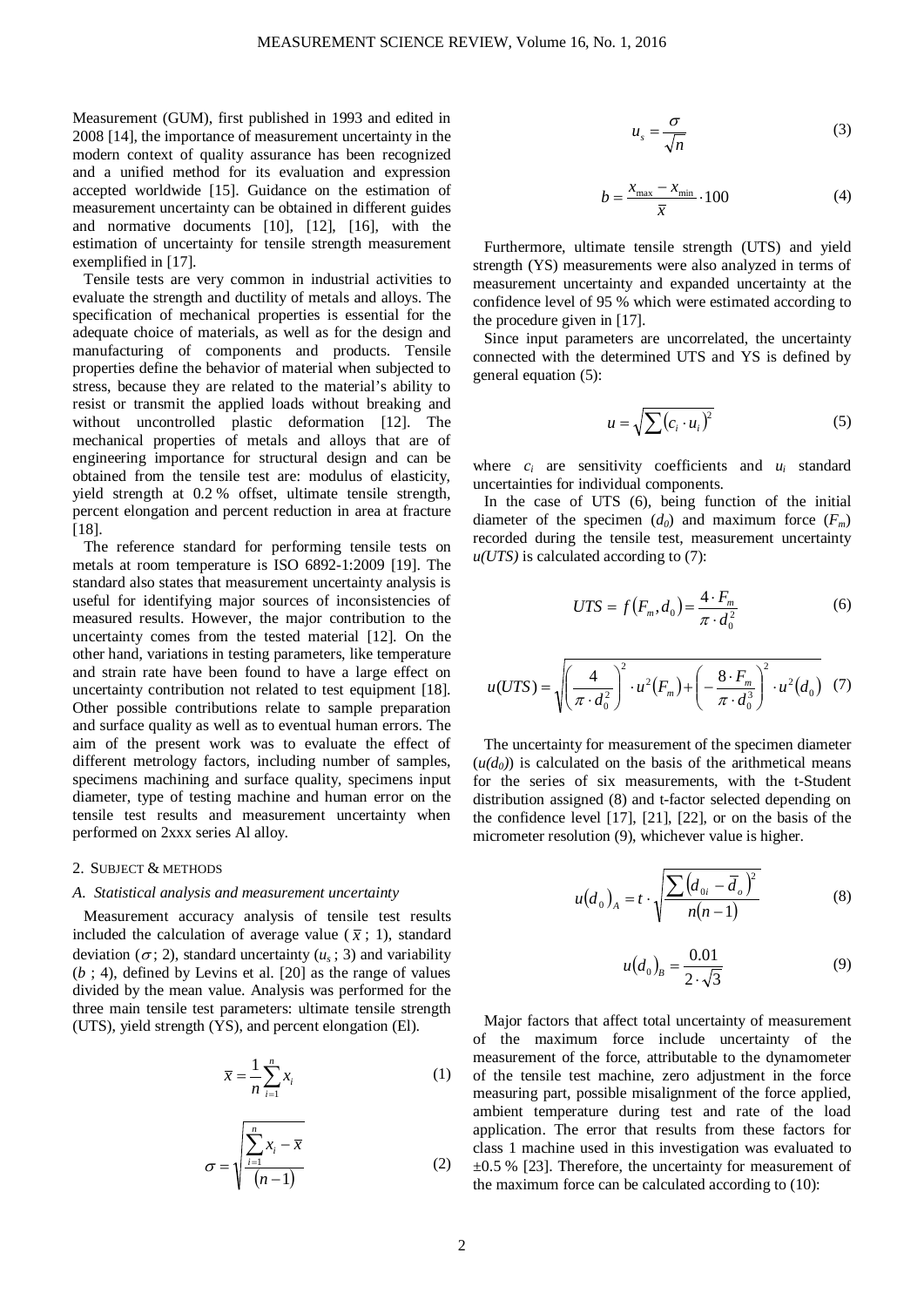$$
u(F_m) = \frac{0.005 \cdot F_m}{\sqrt{3}} \tag{10}
$$

In the case of yield strength (YS) measurement uncertainty  $u(YS)$  is calculated according to  $(11)$ :

$$
u(YS) = \sqrt{\left(\frac{4}{\pi \cdot d_0^2}\right)^2 \cdot u_c^2(F_{0.2}) + \left(-\frac{8 \cdot F_{0.2}}{\pi \cdot d_0^3}\right)^2 \cdot u^2(d_0)}
$$
(11)

with the overall uncertainty for measurement of the force  $F_{0,2}$ , resulting from uncertainty of the force measurement (10), recording frequency during measurement and inclination of the linear section of the σ−ε curve described by  $F_{0.2E} = \Delta F / \Delta \varepsilon$  (ε – 0.002), being defined as (12) and (13):

$$
u_c(F_{0.2}) = \sqrt{u^2(F_{0.2}) + u^2(\Delta F_{0.2}) + u^2(F_{0.2E})}
$$
 (12)

$$
u(\Delta F_{0.2}) = \frac{F_{0.2(1)} - F_{0.2(2)}}{2 \cdot \sqrt{3}} = 0.0015
$$
 (13a)

$$
u(F_{0.2E}) = \sqrt{u(F_{0.2E})_1 + u(F_{0.2E})_2}
$$
 (13b)

$$
u(F_{0.2E})_1 = \left(\frac{\varepsilon - 0.002}{\Delta \varepsilon}\right)^2 \cdot u^2(\Delta F) \tag{13c}
$$

$$
u(F_{0.2E})_2 = \left(-\frac{\Delta F \cdot (\varepsilon - 0.002)}{(\Delta \varepsilon)^2}\right)^2 \cdot u^2(\Delta \varepsilon) \quad (13d)
$$

$$
u(\Delta F) = \sqrt{u^2(F_{\text{max}}) + u^2(F_{\text{min}})}
$$
 (13e)

where  $u(F)$  is calculated according to (10).

$$
u(\Delta \varepsilon) = \sqrt{u^2(\varepsilon_{\text{max}}) + u^2(\varepsilon_{\text{min}})}
$$
 (13f)

where 
$$
u(\varepsilon) = \frac{K_{\varepsilon} \cdot \varepsilon}{\sqrt{3}}
$$
 (13g)

#### and  $K_{\varepsilon}$  extensometer accuracy

 $F_{0.2(1)}$  is the closest value of force during automatic measurement that was higher than  $F_{0,2}$  and  $F_{0,2(2)}$  the closest value of force lower than  $F_{0.2}$ ;  $F_{\text{max}}$ ,  $F_{\text{min}}$ ,  $\varepsilon_{\text{max}}$  and  $\varepsilon_{\text{min}}$  relate to maximum and minimum values recorded during automatic measurement.

Finally, according to [17] the expanded uncertainty at the confidence level of 95 % is calculated as (14):

$$
U(x) = 2 \cdot \sqrt{u^2(x) + (t \cdot u_s(x))^2}
$$
 (14)

*B. Material*

Material used in this investigation for tensile test results uncertainty analysis was 2030 series Al alloy AlCu4PbMg, with the following chemical composition (wt %): 0.43 % Si, 0.45 % Fe, 3.7 % Cu, 0.56 Mn, 0.83 % Mg, 0.06 % Cr, 0.09 % Zn, 0.1 % Ti, 0.9 % Pb, 0.12% Bi and 0.08 Sn. From single charge extruded rods (φ20 mm), delivered in T1 condition, type A tensile test specimens (DIN 50125:2009- 07) with a nominal diameter of 10 mm were machined. Two sets of machining parameters were used, one representing laboratory conditions (ML; cutting speed 3.0 m/s, feed rate 0.08 mm/rev, depth of cut 1 mm) and one industrial practice (MI;  $v_c = 2.5$  m/s,  $f = 0.12$  mm/rev,  $d_c = 1.8$  mm), which resulted in an average surface roughness of  $R_a = 0.55 \mu m$ and 0.45 µm, respectively. For each experiment up to 15 tensile test samples were used. Tensile testing was performed at room temperature according to ISO 6892- 1:2009 B20 standard [19]. For comparative purposes tests were carried out by two class 1 tensile test machines, Instron 8802 used as a laboratory single operator manipulated machine, and Zwick Z250 as an industrial fully automated system.

## 3. RESULTS & DISCUSSION

#### *A. Number of samples*

Typical stress-strain curve for the tested Al alloy is shown in Fig.1. When using 15 industrially machined samples (MI) and laboratory Instron 8802 machine, average measured ultimate tensile strength (UTS) was 487.1 MPa, yield strength (YS) 345.3 MPa and elongation (El) 16.2 %. Corresponding values for standard deviation  $(\sigma)$ , standard uncertainty  $(u_s)$ , and variability (b) for different number of tested samples taken into account are given in Table 1.



Fig.1. Typical stress-strain curve for tested AlCu4PbMg alloy.

By excluding maximum and minimum measured value, thus taking into account unexpected defects in the material, average values for all three tensile test parameters remained unchanged, however, standard deviation, uncertainty and variability were reduced by about 10% , as shown in Fig.2. Fig.2. also shows effect of the number of samples tested on tensile test results and their deviation and uncertainty. Analysis was performed by using randomly selected 10, 6 or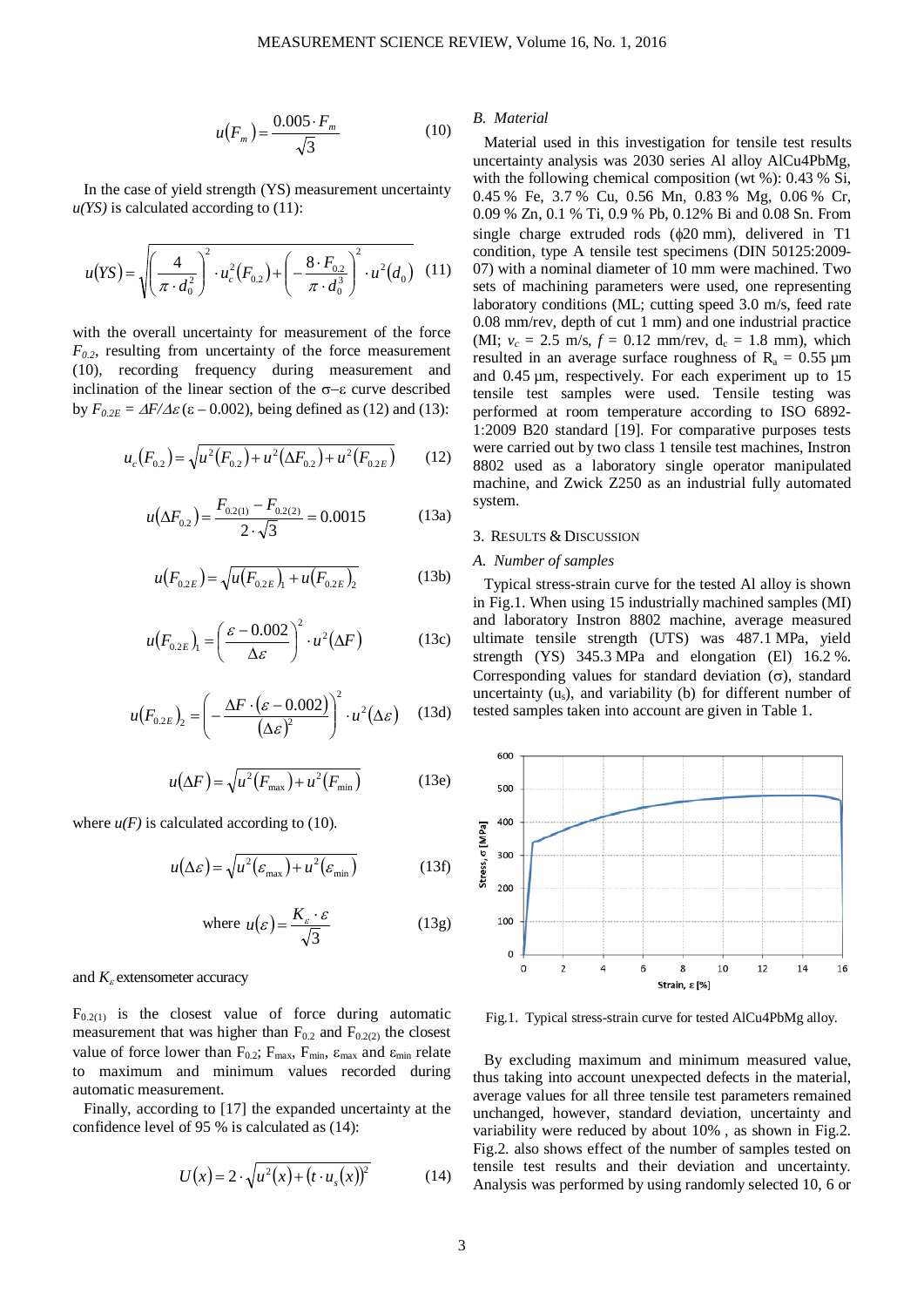3 results from 15 samples test and determining the largest deviations. Reducing the number of samples tested may or may not reflect in change in the average value of the tensile properties evaluated, with the variation in the present case being in the range of  $\pm 1.5$  %. However, reduced number of samples tested has a considerable influence on the standard deviation and uncertainty of the measured values.

|  |  |  |  |  |  | Table 1. Effect of number of samples on tensile test results. |
|--|--|--|--|--|--|---------------------------------------------------------------|
|--|--|--|--|--|--|---------------------------------------------------------------|

|                  |                       | <b>Number of samples</b> |       |           |           |           |
|------------------|-----------------------|--------------------------|-------|-----------|-----------|-----------|
| <b>Parameter</b> |                       | 15                       | $15*$ | 10        | 6         | 3         |
| YS               | $\bar{x}$ [MPa]       | 345.3                    | 345.3 | $344.3 -$ | $341.7 -$ | 340.7-    |
|                  |                       |                          |       | 346.5     | 348.8     | 350.7     |
|                  | $\sigma$ [MPa]        | 3.74                     | 3.35  | 4.62      | 5.50      | 6.35      |
|                  | $u_s$ [MPa]           | 0.96                     | 0.93  | 1.46      | 2.25      | 3.67      |
|                  | $b \left[ \% \right]$ | 3.19                     | 2.9   |           |           |           |
|                  | $\bar{x}$ [MPa]       | 487.1                    | 487.2 | $485.0 -$ | $483.5 -$ | $482.3 -$ |
|                  |                       |                          |       | 488.4     | 490.7     | 491.7     |
| <b>UTS</b>       | $\sigma$ [MPa]        | 3.64                     | 3.36  | 4.43      | 5.14      | 5.78      |
|                  | $u_{s}$ [MPa]         | 0.94                     | 0.93  | 1.40      | 2.10      | 3.34      |
|                  | $b \left[ \% \right]$ | 2.05                     | 2.05  |           |           |           |
| El               | $\overline{x}$ [%]    | 16.21                    | 16.21 | 16.16-    | 16.14-    | $16.03-$  |
|                  |                       |                          |       | 16.25     | 16.33     | 16.40     |
|                  | $\sigma$ [%]          | 0.19                     | 0.17  | 0.24      | 0.27      | 0.35      |
|                  | $u_s$ [%]             | 0.05                     | 0.05  | 0.08      | 0.11      | 0.20      |
|                  | $b \left[ \% \right]$ | 3.70                     | 3.08  |           |           |           |

\* maximum and minimum values excluded



Fig.2. Effect of number of samples tested on a) standard deviation and b) standard uncertainty; values given in % of average value.

By reducing the number of tested samples from 15 to 10, standard deviation increased for ∼25 % and standard uncertainty for ∼50 %. Further decrease in the number of tested samples to 6 or even down to 3 increased standard deviation for 50 % and 135 % and standard uncertainty for over 70 % and 250 %, respectively. In order to ensure sufficient measuring accuracy with standard uncertainty below 2 % minimum number of samples required should be 6-10.

## *B. Diameter measurement accuracy*

Measured yield and ultimate tensile strength values depend on the load vs. strain recording and initial diameter of the test specimen, provided and measured by the machine operator. Test specimen diameter can be given as a minimum or average value of at least three measurements. However, diameter measurement accuracy influences the final YS and UTS values. As shown in Fig.3., increase in diameter measurement uncertainty  $(u(d_0); 9)$  from 0.05 % to 0.1 % (0.005 mm in the present case) will result in increased UTS and YS measurement uncertainty of about 0.05 %, while diameter measurement uncertainty of 0.5 % already leads to UTS and YS measurement uncertainty of over 1 % and 1.5 %, respectively.



Fig.3. Effect of diameter measurement uncertainty on YS and UTS measurement uncertainty.

# *C. Samples preparation*

Surface quality of parts, components and test specimens is affected by machining conditions. However, it may also influence the mechanical properties [24]. In the present investigation, changing feed rate and depth of cut from mild laboratory conditions (ML) to more severe industrial conditions (MI) although giving lower average surface roughness resulted in slight drop in average tensile properties and in increased standard deviation, standard uncertainty and variability, as shown in Table 2. YS dropped for ∼0.72 % from 348 to 345 MPa, UTS for ∼0.70 % from 490 to 487 MPa and elongation for ∼0.80 % from 16.3 to 16.2 %. On the other hand, increase in standard deviation, standard uncertainty and variability caused by more severe machining conditions was more than two-fold.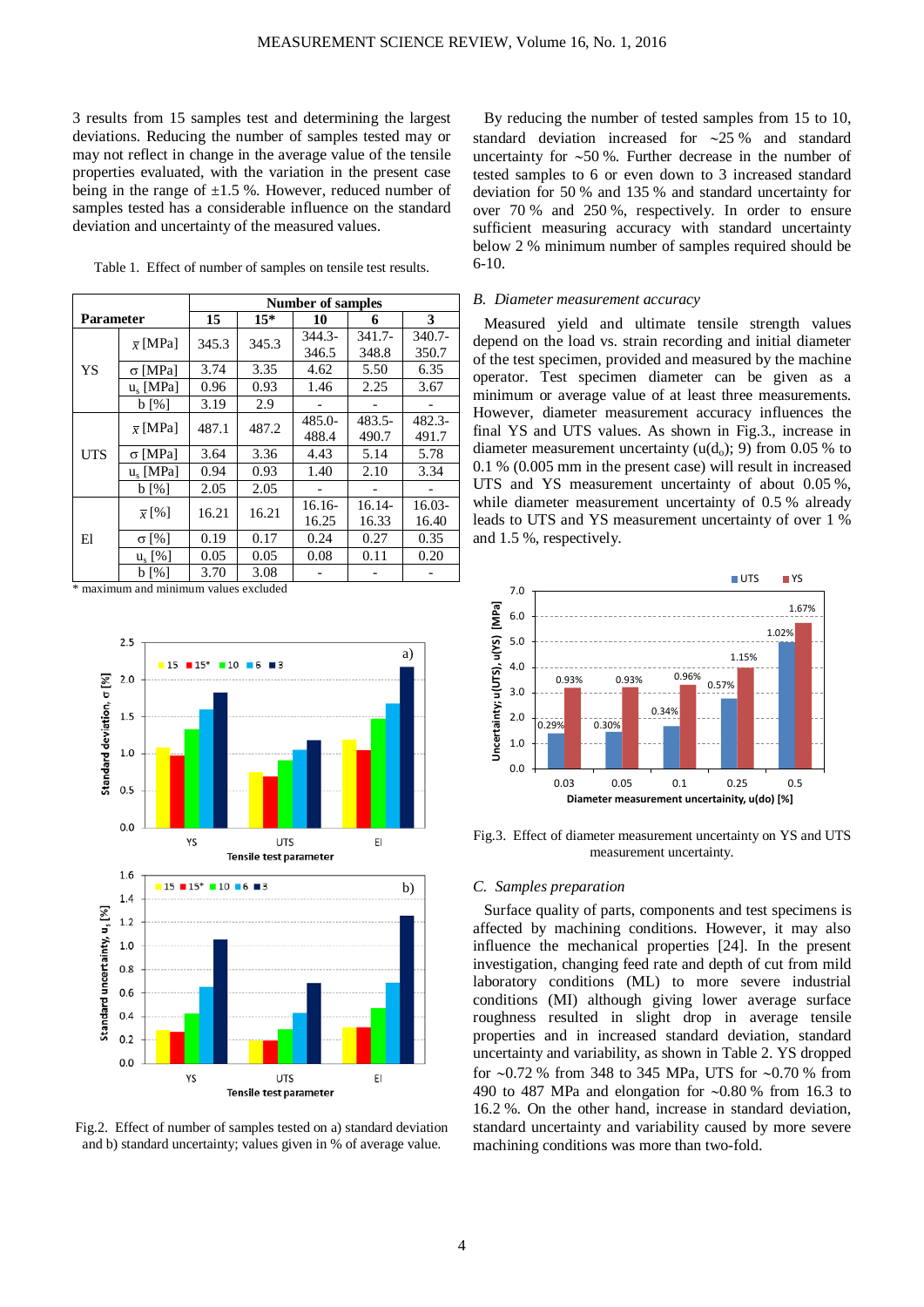|                | ML         |            |            |  |
|----------------|------------|------------|------------|--|
|                | YS         | <b>UTS</b> | El         |  |
| $\overline{x}$ | 348 MPa    | 490 MPa    | 16.3%      |  |
| σ              | 1.57 MPa   | 1.46 MPa   | $0.22\%$   |  |
|                | $(0.45\%)$ | $(0.30\%)$ | (1.35%)    |  |
| $u_{s}$        | $0.40$ MPa | 0.38 MPa   | 0.06%      |  |
|                | $(0.12\%)$ | $(0.08\%)$ | (0.37%)    |  |
| h              | 1.15 %     | 1.02 %     | 3.28 %     |  |
|                | MI         |            |            |  |
|                | YS         | <b>UTS</b> | El         |  |
| $\overline{x}$ | 345 MPa    | 487 MPa    | 16.2 %     |  |
| $\sigma$       | 3.74 MPa   | 3.64 MPa   | 0.19%      |  |
|                | $(1.08\%)$ | (0.75%)    | (1.17%)    |  |
| $u_{s}$        | $0.96$ MPa | $0.94$ MPa | 0.05%      |  |
|                | $(0.28\%)$ | $(0.19\%)$ | $(0.31\%)$ |  |
| b              | 3.19 %     | 2.05 %     | 3.70 %     |  |

Table 2. Uncertainty related to machining conditions; 15 tensile test specimens tested on Instron 8802 machine.

# *D. Testing machine*

Testing conditions and requirements in experimental laboratories differ from the ones in industrial laboratories, where a lot of specimens of different size, shape and quality need to be tested every day. The numbers of tested samples can go to several hundred every day. This requires different testing machines which allow measurement procedure to be fully automated, including specimen's fixturing, positioning of the extensometer and machine control.

In the present investigation experimental laboratory conditions were simulated by using manually operated load controlled Instron 8802 machine (Fig.4.a), where each specimen was mounted and extensometer positioned manually by a single operator. For specimen mounting designated hydraulic cylindrical specimen's wedge action grips were used. On the other hand, fully automated position controlled Zwick Z250 machine (Fig.4.b) with universal hydraulic fixturing system and automatic extensometer was used in real industrial environment. In this case tensile tests were carried out by several operators. In both cases class 0.5 contact extensometers and class 1 force gauges with accuracy of 0.6 % were used.



Fig.4. a) Instron 8802 and b) Zwick Z250 test setup.

Results for manual laboratory measurements carried out on Instron 8802 machine by using 15 precisely machined tensile test specimens (ML) are given in Table 2. and shown in Fig.5. For the Al alloy investigated average YS was 348 MPa, with the standard deviation of 1.6 MPa, standard uncertainty 0.4 MPa and variability of 1.2 %. Similar deviation and uncertainty were obtained also in the case of UTS, displaying average value of 490 MPa, while about one order of magnitude larger deviation was observed for elongation. By switching to automatic Zwick Z250 machine operated in industrial environment by different operators and again using 15 ML specimens, lower tensile properties were measured for the investigated Al alloy. In general, UTS and YS measured were lower for about 1 % and El even up to 7 % (Fig.5.). Furthermore, as shown in Fig.5., fully automatic measurement resulted in increased uncertainty when compared to experimental laboratory test, not so much when it comes to UTS, but extensively for YS and El. For YS standard deviation, standard uncertainty and variability doubled, while for El impairment tripled.



Fig.5. Comparison of measurements carried in experimental and industrial laboratory conditions.

## *E. Human error*

In order to evaluate the effect of human error on tensile test results five groups of measurements were performed under conditions similar to real situation. Each set of measurements was carried out by Zwick Z250 machine on 10 industrially machined samples, performed at different days and different periods of the day (beginning/middle/end of week, morning/afternoon). Statistical analysis of the measured YS, UTS and El is shown in Fig.6.

The smallest variation in measured average values can be observed for measurements carried out in the morning time during the first half of the week. Standard deviation for YS was 0.3-0.4 %, for UTS 0.2-0.3 % and for El ∼2.8 %, and standard uncertainty for YS ∼0.10 %, for UTS ∼0.05 % and El ∼0.75 %. In the afternoon standard deviation and uncertainty increased for YS and UTS to about 0.6 % and 0.15 % and for El up to ∼4 % and ∼1 %, respectively. However, the biggest deviations were found for measurements performed at the end of the week, with the standard deviation for YS and UTS increasing up to 0.8 % and standard uncertainty up to 0.2 %.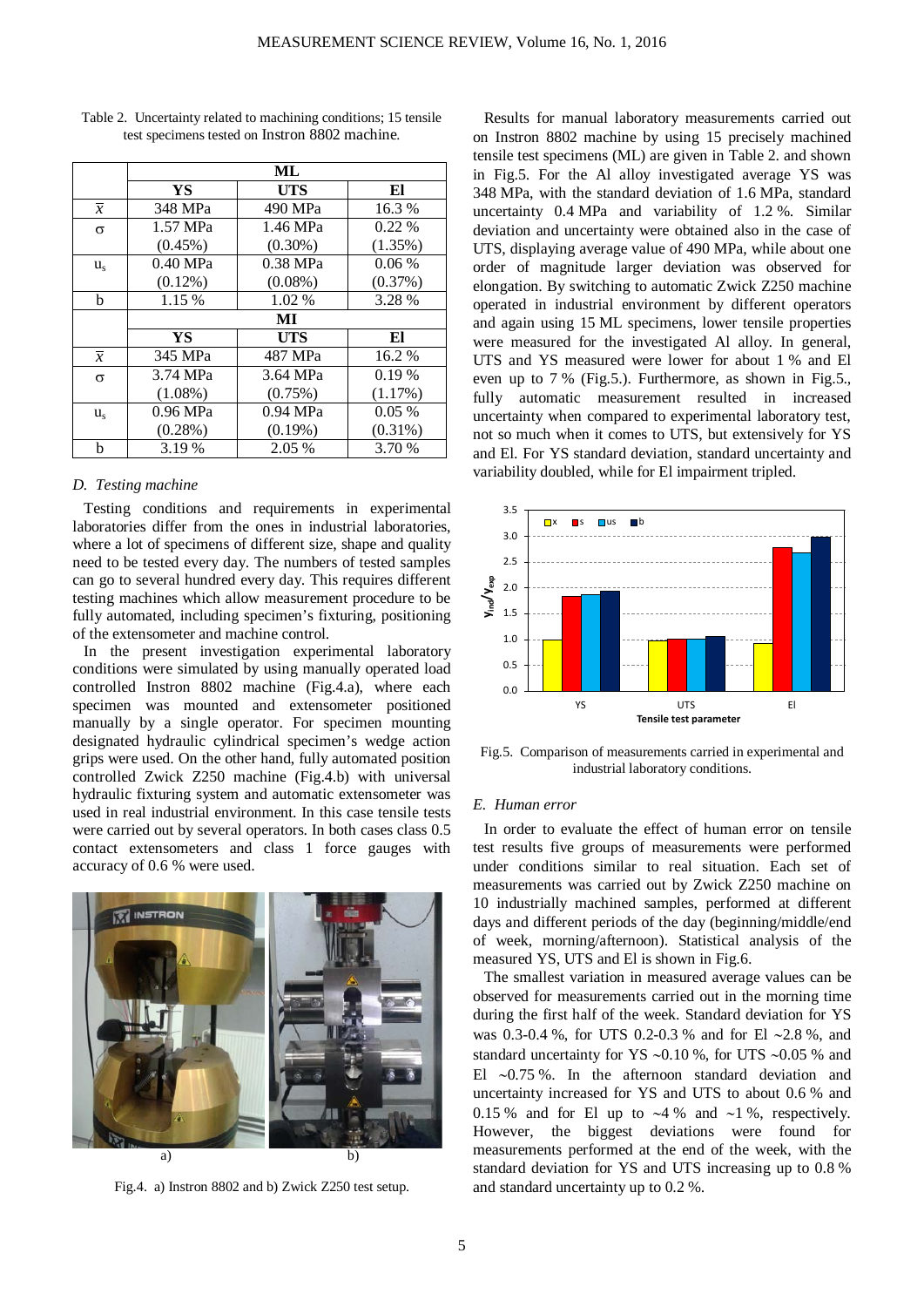

Fig.6. Measurement deviations related to testing time and day of the week; a) standard deviation and b) standard uncertainty.

#### *F. Measurement uncertainty*

Measurement uncertainty for the two testing machines used in this investigation was calculated according to procedure described in Chapter 2. On the basis of the resolution of the micrometer, the used uncertainty for measurement of the specimen diameter  $(u(d<sub>o</sub>); 9)$  is equal to 0.003 mm, and increases to 0.014 mm if specimen diameter error of 0.5 % is taken into account. For both testing machines, being in class 1, force measurement uncertainty is calculated according to (10), which in the present case for maximum force  $(F_m)$  is approx. 110 N and for  $F_{0,2}$  equal to 78 N. Force measurement uncertainty related to recording frequency (u( $\Delta F_{0.2}$ ); 13a) is 1.5 N and component related to inclination of the linear section of the  $\sigma$ -ε curve (u(F<sub>0.2E</sub>); 13b), taking into account class 0.5 extensometers equal to 240 N. Thus, overall uncertainty for measurement of the force  $F_{0.2}$  (u<sub>c</sub>( $F_{0.2}$ ); 12) is about 250 N. By summarizing all uncertainty components, measurement uncertainty related to ultimate tensile strength (u(UTS)) is 1.4 MPa and related to yield strength (u(YS)) 3.2 MPa, if sample diameter error of 0.1 % is taken into account. Increasing this error to 0.5 % increases measurement uncertainty u(UTS) and u(YS) to 2.0 and 3.4 MPa, respectively (Table 3.).

The relative expanded uncertainties at the confidence level of 95 % ( $k = 2$ ; 14), taking into account also the number of samples tested and  $u(d_0) = 0.03$  %, are given in Table 3. For measurements performed on 15 industrially machined samples expanded measurement uncertainty for YTS is 3.5 MPa and for YS 6.7 MPa. By reducing the number of samples down to 10, 6 or even to 3, expanded measurement uncertainty for UTS increased to 9.3 MPa and for YS even up to 11.6 MPa. These results clearly show the importance of the number of samples tested, with the minimum of at least 10 samples required to assure measurement uncertainty within  $\pm 1$  %.

| Table 3. Measurement uncertainty and expanded measurement |
|-----------------------------------------------------------|
| uncertainty results.                                      |

|      | Measurement uncertainty $u(x)$ ; (7&11) |                 |  |
|------|-----------------------------------------|-----------------|--|
| Par. | $d_0 \pm 0.1\%$                         | $d_0 \pm 0.5\%$ |  |
| YS   | $\pm 3.2$ MPa                           | $\pm 3.4$ MPa   |  |
| UTS  | $+1.4$ MPa                              | $+2.0$ MPa      |  |
|      |                                         |                 |  |

|      | Expanded measurement uncertainty $U(x)$ ; (14) |            |               |                |  |
|------|------------------------------------------------|------------|---------------|----------------|--|
| Par. | $n = 15$ ,                                     | $n = 10$ , | $n = 6$       | $n = 3$ ,      |  |
|      | $t = 1.04$                                     | $t = 1.06$ | $t = 1.14$    | $t = 1.32$     |  |
| YS.  | $+6.7$ MPa                                     | $+7.1$ MPa | $+8.2$ MPa    | $\pm 11.6$ MPa |  |
| UTS  | $\pm 3.5$ MPa                                  | $+4.1$ MPa | $\pm 5.6$ MPa | $\pm$ 9.3 MPa  |  |

### 4. CONCLUSIONS

Results of the present investigation can be summarized in the following conclusions:

- The most significant contribution to measurement uncertainty comes from the number of samples tested, which can be even up to 1 % as the number of tested samples is reduced down to only 3. In such case expanded measurement uncertainty at the confidence level of 95 % increases way over 2 %.
- Moving from experimental laboratory conditions to ever intense industrial environment further amplifies measurement uncertainty. More severe machining conditions contribute 0.1-0.2 % and automated gripping and positioning system around 0.1 %.
- In terms of measuring uncertainty, even if using automated systems, human error cannot be neglected. People working under intense pressure late in the afternoon and toward the end of the week are more likely to make mistakes. Just incorrect input of the sample diameter of just 0.1 % will result in YS and UTS over or under estimation of ∼0.2 % and incorrect placement of the specimen results in deviation of up to 0.8 %.

# **REFERENCES**

- [1] Palček, P., Porubčan, J., Blažek, D., Trojanová, Z. (2007). Internal friction in commercial aluminium alloy AW-2007. *Procedia Engineering*, 10, 1226- 1231.
- [2] Miller, W.S., Zhuang, L., Bottema, J., Wittebrood, A.J., De Smet, P., Haszler, A. (2000). Recent development in aluminum alloys for the automotive industry. *Materials Science and Engineering A*, 280, 37-49.
- [3] Huang, J.C., Shin, C.S., Chan, S.L.I. (2004). Effect of temper, specimen orientation and test temperature on tensile and fatigue properties of wrought and PM AA6061-alloys. *International Journal of Fatigue*, 26, 691-703.